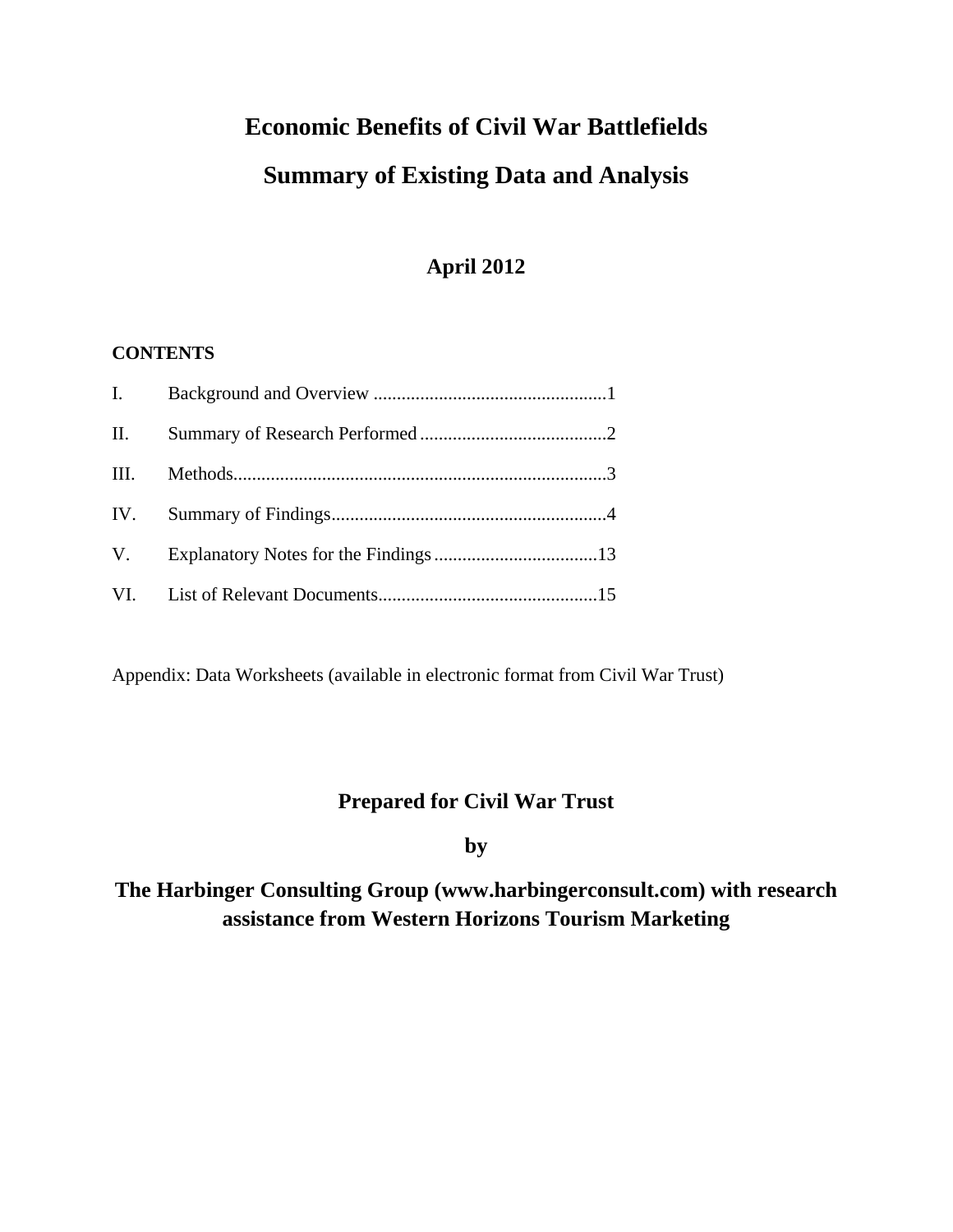#### **I. Background and Overview**

In 2006, the Civil War Trust released its *Blue, Gray, and Green* report, which presented findings from primary research it commissioned into economic impacts of Civil War tourism at 20 battlefield sites.

Building on that study, the Trust contracted with The Harbinger Consulting Group to review more recent data and analysis of economic benefits associated with Civil War battlefields, particularly related to tourism. The results of this review are reported in this research summary, and highlighted in the 2013 *Blue, Gray & Green* brochure.

The research resulted in five main, substantive findings:

- 1) Visitors to Civil War battlefield parks and historic sites provide significant economic benefits to nearby communities.
- 2) Educational and commemorative events and reenactments—such as those planned to commemorate the Civil War sesquicentennial—attract additional visitors and can add significantly to a site's economic impact.
- 3) The sesquicentennial has already boosted attendance at many Civil War sites, a trend that is expected to continue for the duration of its four-year span (2011-2015).
- 4) Civil War travelers are "high value" visitors.
- 5) Studies of cultural and heritage tourism and the economic benefits of historic preservation suggest economic values associated with Civil War travel and battlefield preservation as subsets of the broader categories.

Six additional points provide a context for understanding these findings, and the availability of relevant data and analysis:

- 1) Existing studies that estimate economic impacts related to Civil War battlefields and Civil War tourism are scarce.
- 2) Visitation numbers reported in different sources often varied widely for the same site.
- 3) Analyses of economic impacts use different methodology.
- 4) Visitor projections for sesquicentennial events are rare, and estimates of economic impact of sesquicentennial events and increased visitation are rarer still.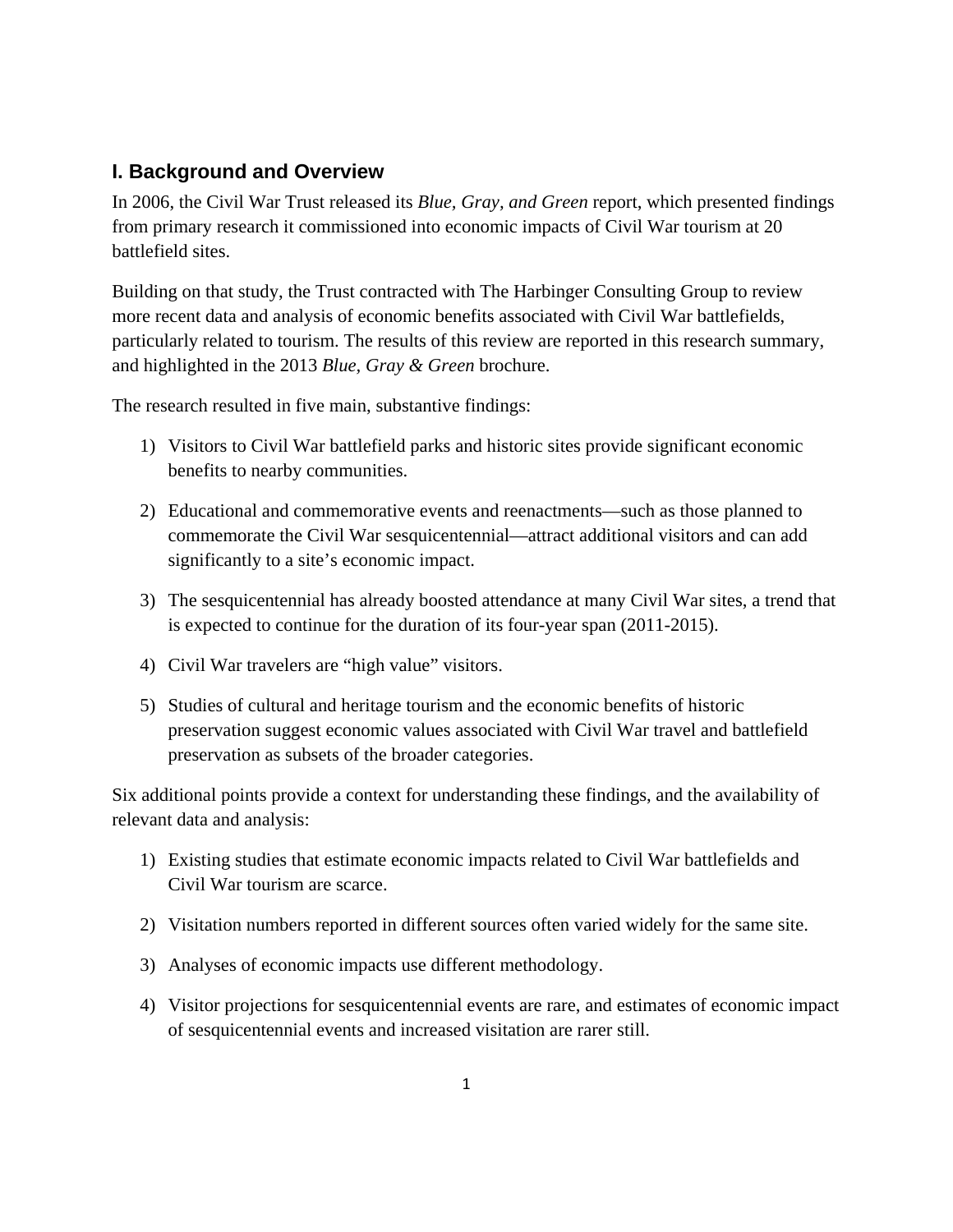- 5) The economic impacts of cultural and heritage tourism and investments in historic preservation and heritage areas have been more thoroughly studied than Civil War tourism specifically.
- **6)** Economic benefits of Civil War sites, beyond those generated by visitor spending, are typically not quantified in existing studies and data sources.

## **II. Summary of Research Performed**

Initial research focused on nine states where most Civil War tourism is concentrated: Georgia, Maryland, Missouri, North Carolina, Pennsylvania, South Carolina, Tennessee, Virginia, and West Virginia.

Research fell into three main categories:

- 1) Identifying studies, reports, and data that focused on visitation, visitor spending, and economic impacts associated with Civil War tourism;
- 2) Identifying studies, reports, and data that focused on visitation, visitor spending, and economic impacts associated with heritage tourism more broadly. Civil War travelers are a subset of this broader category, which has received more attention than the specific subset of Civil War travelers; and
- **3)** Identifying additional analyses or indicators of economic benefits associated with Civil War battlefields and related values, such as open space.

Following the initial collection of publications and data, we narrowed the focus to five states in which we sought information including visitation projections for planned sesquicentennial events, as well as visitor data for major Civil War sites. These states were Missouri, Pennsylvania, South Carolina, Tennessee, and Virginia.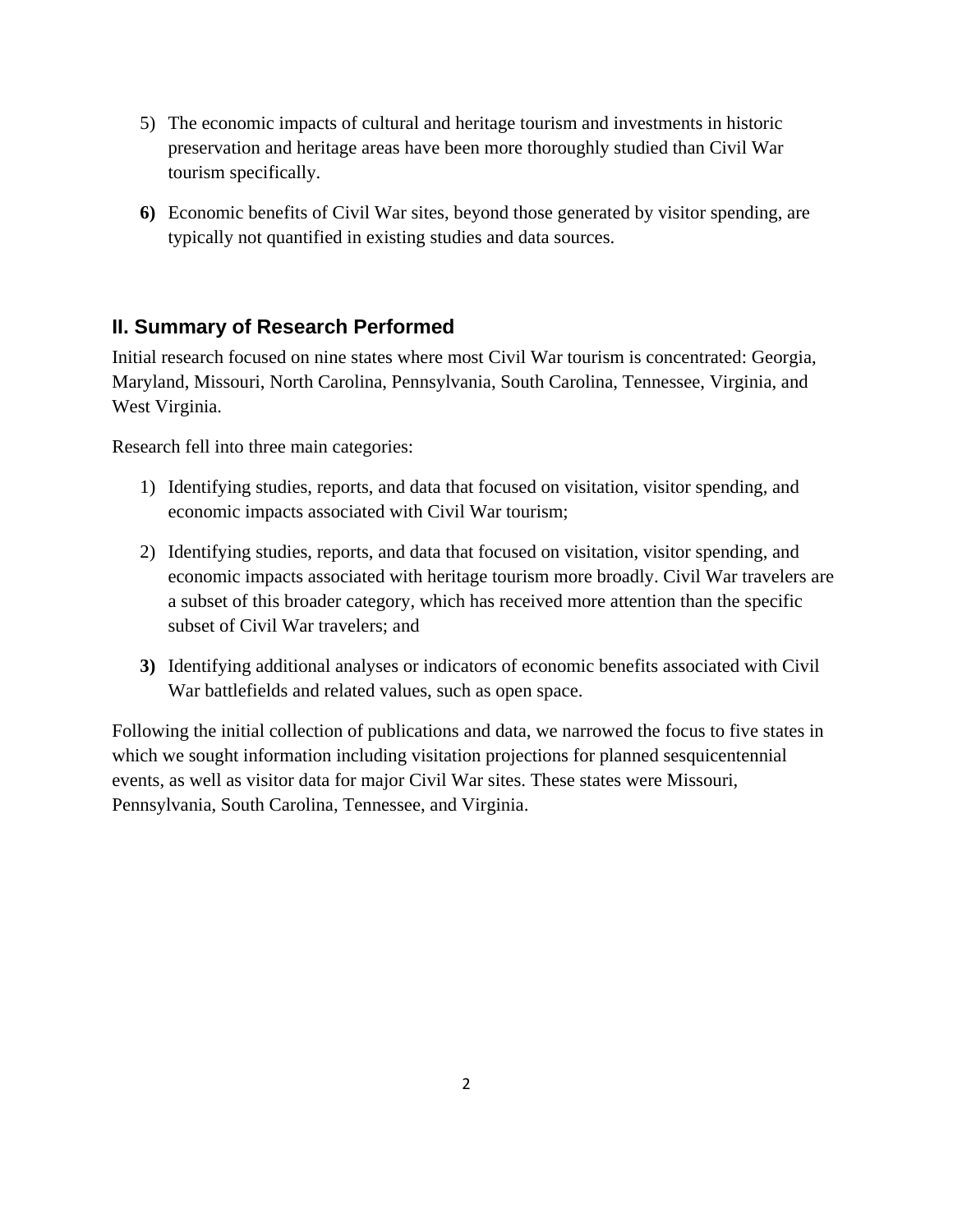#### **III. Methods**

Document and information collection was done through a combination of Internet research and personal correspondence:

- 1) The initial Internet search for current research included search terms such as "Civil War tourism," "Civil War economic impacts," "Civil War traveler," "sesquicentennial tourism," "Civil War parks visitation," "Civil War tourism research," "heritage tourism studies," and "heritage tourism impacts," along with other variations on these themes. Searches were conducted for each target state and major Civil War battle site.
- 2) Universities doing related research were identified and contacted to seek out unpublished information on the subject of Civil War tourism impacts.
- 3) A number of non-profit organizations active in Civil War tourism and historic preservation and travel were consulted.
- 4) Organizations developed to support and market commemorations of the  $150<sup>th</sup>$  anniversary of the Civil War in the five target states were asked for information regarding planned events and visitation projections for them.
- 5) State tourism departments in the five target states were consulted for available data and analysis. Convention and Visitors Bureaus and Chambers of Commerce in battlefield communities were polled for visitation numbers and studies.
- 6) The National Park Service (NPS) website was used to identify appropriate Civil War related sites and gather visitation numbers. Economic impact estimates for NPS sites were taken from those generated using the Park Service Money Generation Model (MGM2). Similarly, each target state's Parks Department or Department of Natural Resources website was consulted, and additional contact was made with the appropriate division for further information.

These steps were undertaken in consultation with, and with assistance from, Civil War Trust staff.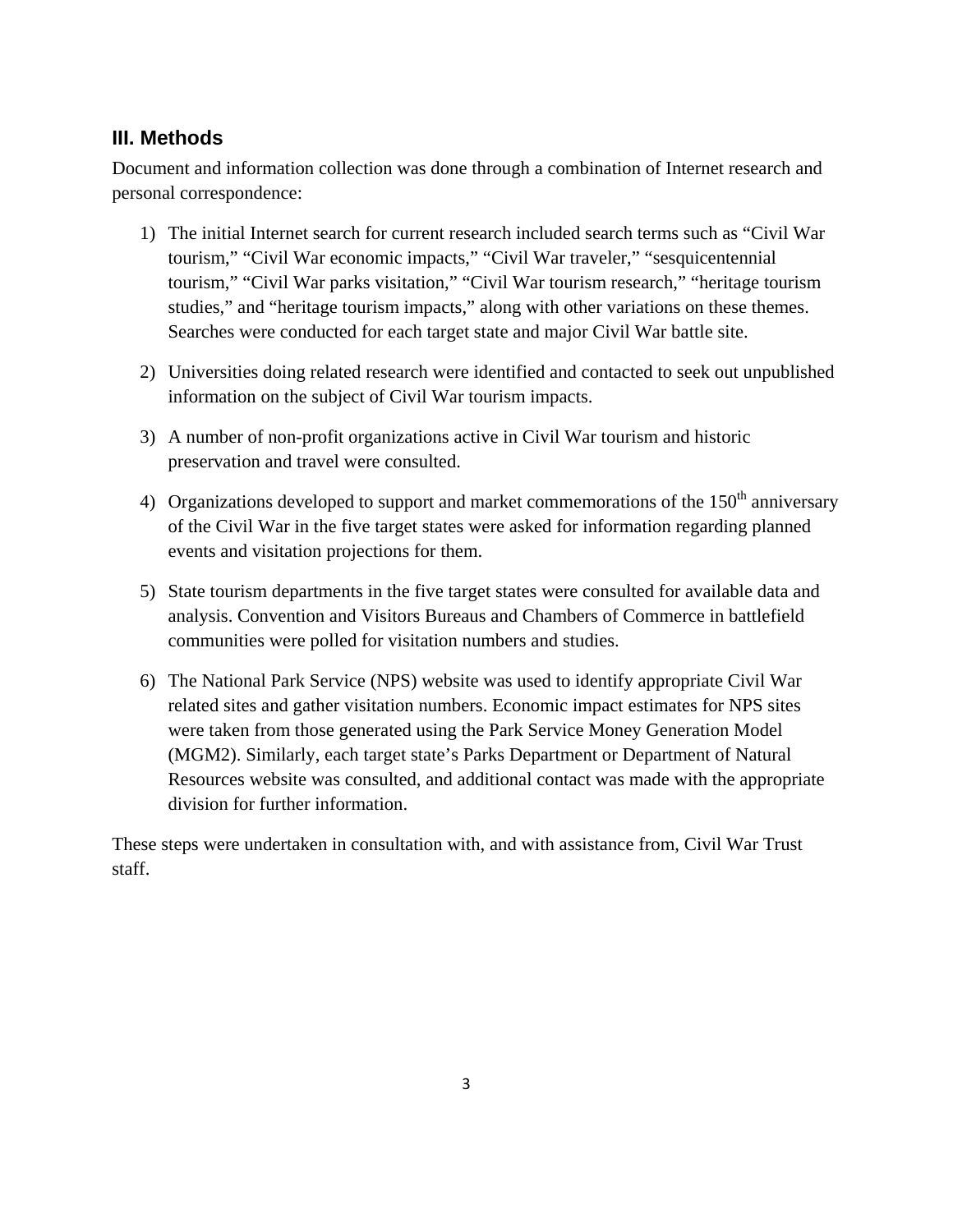#### **IV. Summary of Findings**

#### **1) Visitors to Civil War battlefield parks and historic sites provide significant economic benefits to nearby communities.**

While available information does not support drawing general conclusions that apply to all Civil War battlefield parks and historic sites, visitation associated with specific Civil War sites provides significant economic benefits to nearby communities. Many battlefields are located in rural areas where their economic impacts may be more keenly felt than in larger, urban areas with more economic diversity and activity.

Examples of these impacts:

- a) In five states—Missouri, Pennsylvania, South Carolina, Tennessee, and Virginia—15 National Park Service-affiliated Civil War battlefields and historic sites attracted 15.8 million visitors in 2010. These visitors spent nearly \$442 million in communities close to those parks. That spending supported:
	- \$151 million in income for local workers and business owners;
	- 5,150 local jobs; and
	- \$248 million in value added to the local economy (including labor income, profits and rents, and indirect business taxes). $<sup>1</sup>$ </sup>
- b) In the four-state Journey Through Hallowed Ground National Heritage Area, ten Civil War national parks attracted seven million visitors in 2007. Visitation to these parks supported 5,100 jobs and \$92 million in wage and salary income in the area.<sup>2</sup>
- c) National parks are not the only Civil War attractions. In the five states listed above, major state and local Civil War battlefields, historic sites, and museums drew over 20 million visitors in 2009. $3$
- d) At 20 Civil War battlefields surveyed between 2003 and 2005, out-of-town visitors added \$11.7 million per year to local government tax revenues, and \$21 million to

<sup>&</sup>lt;sup>1</sup> Economic impact estimates from Stynes 2011 (see List of Relevant Publications). List of included parks and data summary in Appendix worksheet entitled MGM2 Five State NPS.

 $2$  Journey Through Hallowed Ground 2009 (see List of Relevant Publications).

 $3$  List of included sites and visitation figures in Appendix worksheet entitled 5 States Visitation.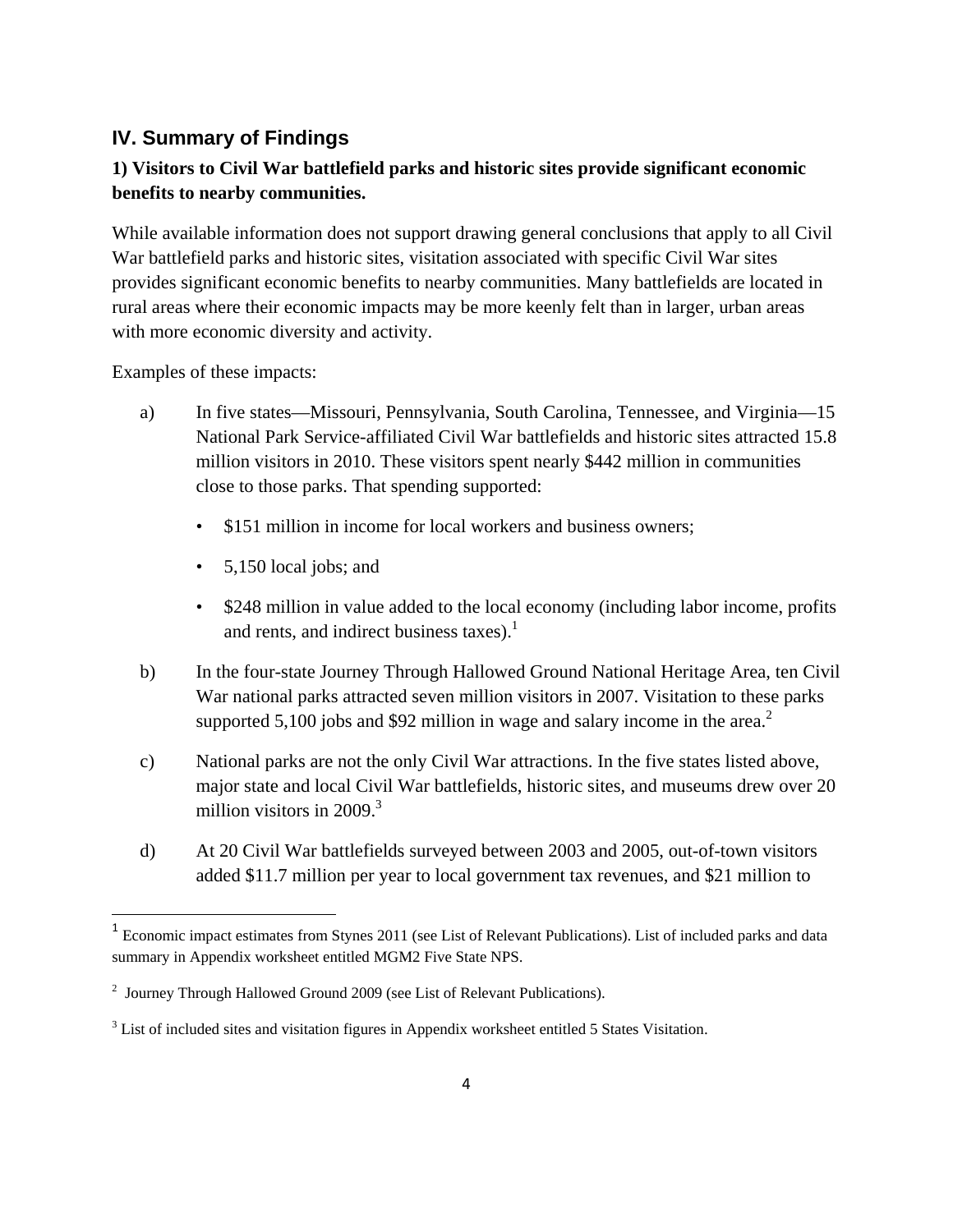state tax revenues. Average contributions per visitor were \$2.92 in local taxes and \$5.22 in state taxes.

According to the study's authors, tax revenues from these visitors help pay for state and local services, including services that permanent residents use but visitors do not. In other words, visitors can help communities make ends meet.<sup>4</sup>

 4 Davidson-Peterson Associates 2006 (see List of Relevant Publications).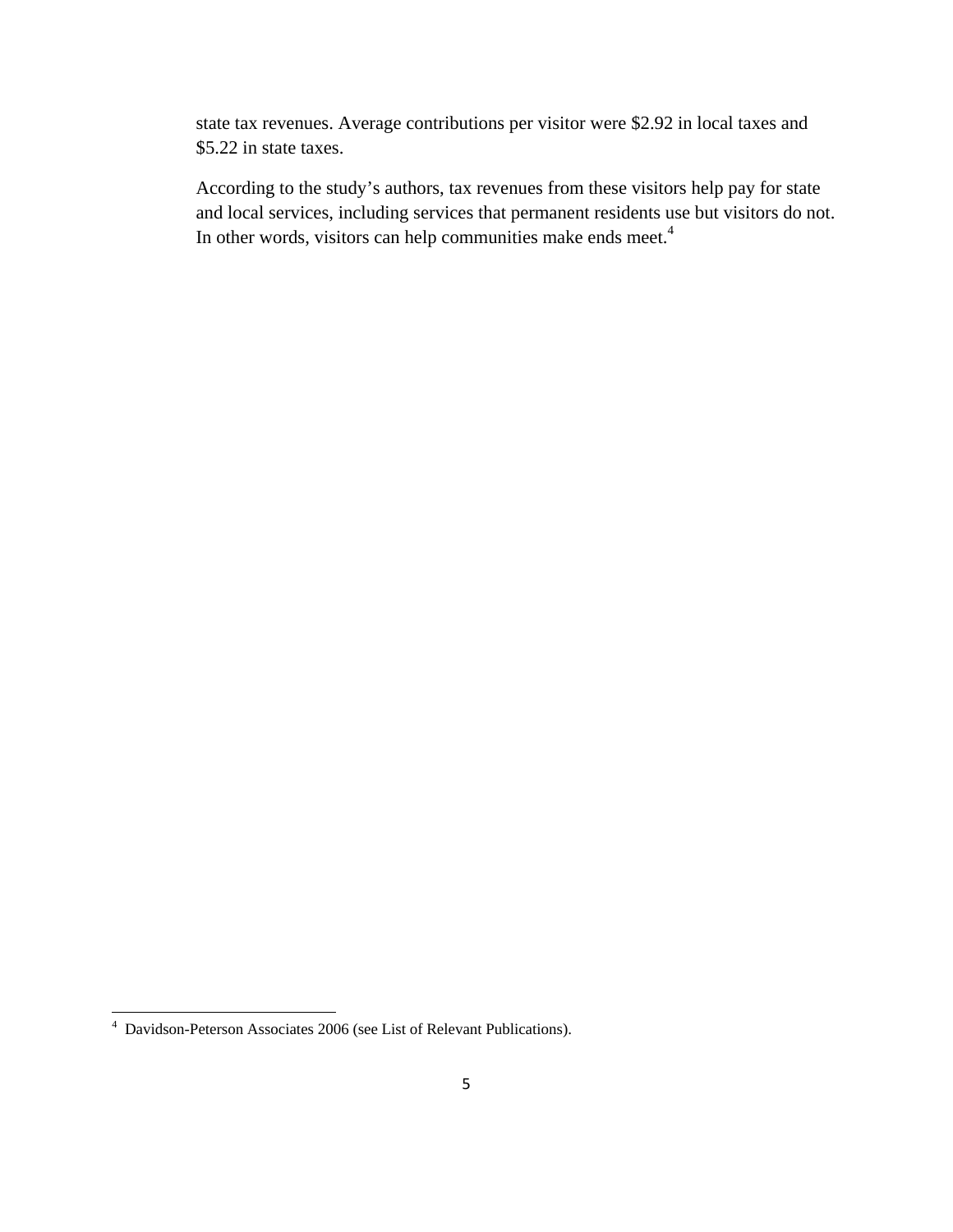#### **2) Educational and commemorative events and reenactments—such as those planned to commemorate the Civil War sesquicentennial—attract additional visitors and can add significantly to a site's impact.**

- a) Despite blazing heat, the commemoration of the 150th anniversary of the First Battle of Manassas (July 21–24, 2011) brought a flood of visitors to the City of Manassas and neighboring Prince William County. Compared to July 2010, city restaurant revenues were up \$811,500, resulting in a 14 percent increase in meal taxes collected by the city. The benefits were concentrated in the historic Old Town, where shops collected 55 percent more sales tax revenue than in July 2010.<sup>5</sup>
- b) In 2011, Fort Sumter National Monument in Charleston, South Carolina which averages roughly 200,000 visitors a year — drew a record-high 328,000 total visitors, with nine days of special events in April alone boosting visitation by 26 percent over the previous April. Visitation to the site of Fort Moultrie, where re-enactors camped and performed daily musket and heavy artillery drills, more than doubled during the same month. The trend has continued through 2012: In the first three months of the new year, visitation at Fort Sumter has already climbed an additional 11 percent.<sup>6</sup>
- c) In Richmond, Virginia, 2011 attendance at the Museum of the Confederacy exceeded 2010 levels by 25 percent. A new branch museum opening in spring 2012 in Appomattox will give more than 200,000 annual visitors to Appomattox Court House National Historical Park ready access to pieces from the world's largest collection of Confederate States of America artifacts—all in plenty of time to pique interest in the 150<sup>th</sup> anniversary of the April 1865 battle that led to General Robert E. Lee's surrender to General Ulysses S. Grant and ended the war in Virginia. At Appomattox Court House NHP, 2011 visitation was up 20 percent over 2010 levels.<sup>7</sup>

<sup>5</sup> City of Manassas 2011 (see List of Relevant Publications).

<sup>&</sup>lt;sup>6</sup> Associated Press. "History where they made history: Visitation hits record at Fort Sumter where Civil War began," Washington Post, April 6, 2012. Additional Fort Sumter National Monument visitation figures from the National Park Service Public Use Statistics Office (http://www.nature.nps.gov/stats). Fort Moultrie attendance figures from the Charleston Area Convention and Visitors Bureau.

<sup>&</sup>lt;sup>7</sup> Green, Kristen. "150<sup>th</sup> Commemoration Spotlights Museum of the Confederacy," Richmond Times-Dispatch, March 18, 2012. Appomattox Court House National Historical Park visitation figures from the National Park Service Public Use Statistics Office (http://www.nature.nps.gov/stats).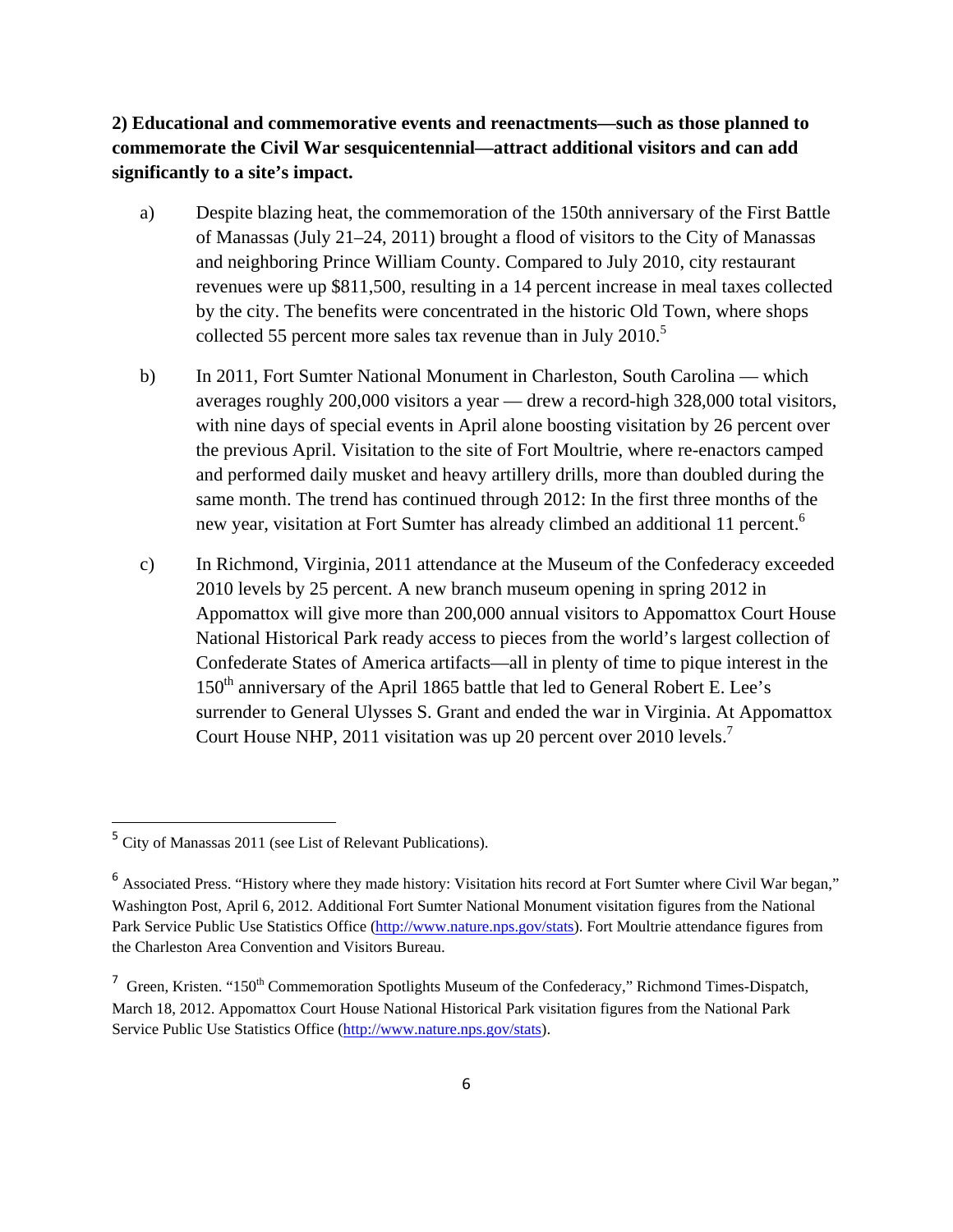- d) Bentonville Battlefield, in Four Oaks, North Carolina, typically attracts some 30,000 visitors annually. In 2009, visitation was just over 34,000. But by September 2010, the battlefield had already received nearly 77,000 visits that year. The reason for this dramatic increase was the reenactment that marked the  $145<sup>th</sup>$  anniversary of the Battle of Bentonville. This event alone drew 50,000 visitors over the course of a weekend, with an estimated \$5–6 million local economic impact.<sup>8</sup>
- e) During the week of April 12, 2004, in Charleston, South Carolina, a burial ceremony was held for the crew members of the *H.L. Hunley* submarine, which was lost during the Civil War. The event nearly doubled visitation at the Charleston Museum that week.

Using that event as a guide, the Office of Tourism Analysis at the College of Charleston estimates that three major Civil War sesquicentennial events and 20 smaller events planned in South Carolina will attract a total of 7,000 out-of-town visitors with a total impact of \$7.6 million. Anticipated economic benefits include:

- \$2.8 million in income for local workers;
- 118 jobs created; and
- \$576,000 in sales and excise tax revenues.<sup>9</sup>
- f) During the four years of the sesquicentennial, the Pennsylvania Civil War Road Show—housed in a 53-foot tractor trailer—will travel the Commonwealth. Many of its scheduled stops will be in conjunction with other Civil War and heritage events, or at Civil War sites. The Road Show is expected to reach an estimated 720,000 visitors who would not have otherwise attended the host event or traveled to the host site. These visitors are expected to spend \$29 million in host communities, with a total, four-year, economic impact of \$75 million, and for each of the four years:
	- 233 jobs; and

• \$5.3 million in income for local workers.

<sup>&</sup>lt;sup>8</sup> Benton Battlefield State Historic Site visitation figures obtained from the site manager. Reenactment attendance figures and economic impact estimates obtained from the Smithfield/Johnston County Visitors Bureau. Impact was estimated using the Destination Marketing Association International standards for calculating economic impact of events in the local area. This formula estimates day trip visitor expenditures at \$59 and overnight visitor expenditures at \$159, and uses a multiplier of 1.7 to estimate total economic impact.

<sup>&</sup>lt;sup>9</sup> Office of Tourism Analysis 2009. (See List of Relevant Publications.)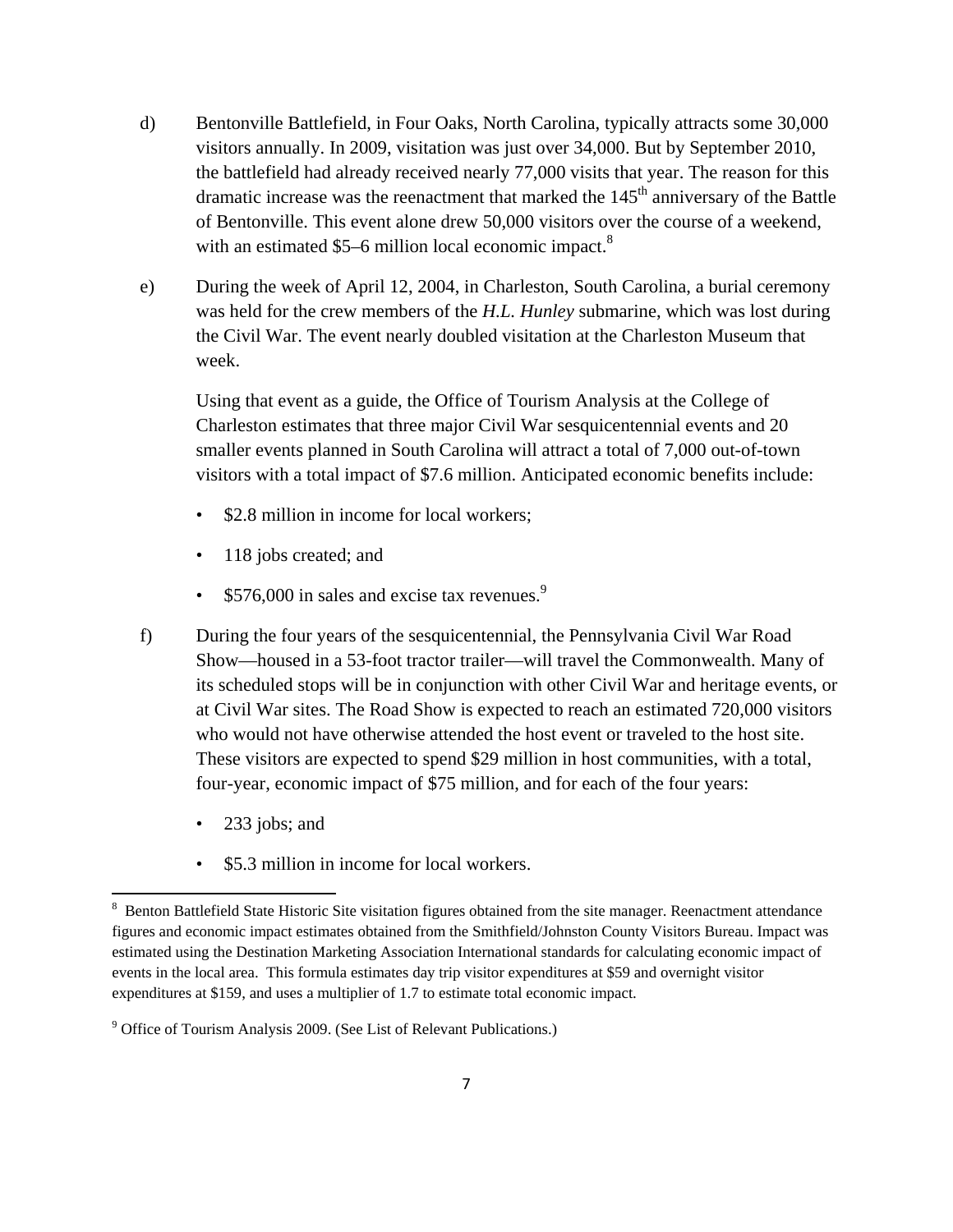Since many Road Show visitors are expected to travel from out of the area, the total spending estimate includes \$7.8 million for lodging and accommodations, yielding approximately \$470,000 in hotel tax revenues for the Commonwealth of Pennsylvania. Also, the presence of the Road Show is expected to attract attention to the host events and sites, as well as provide a range of other benefits that are equally difficult to quantify, including:

- Educational benefits;
- Tourism promotion;
- Enhancing the Commonwealth's national and international reputation;
- Contributions to the public record of previously unknown Civil War artifacts, documents, and stories;
- Increased membership in historical societies and museums; and
- Encouragement of collaborations among historical societies, museums, libraries, and other organizations.<sup>10</sup>

<sup>&</sup>lt;sup>10</sup> Econsult Corporation 2010. (See List of Relevant Publications.)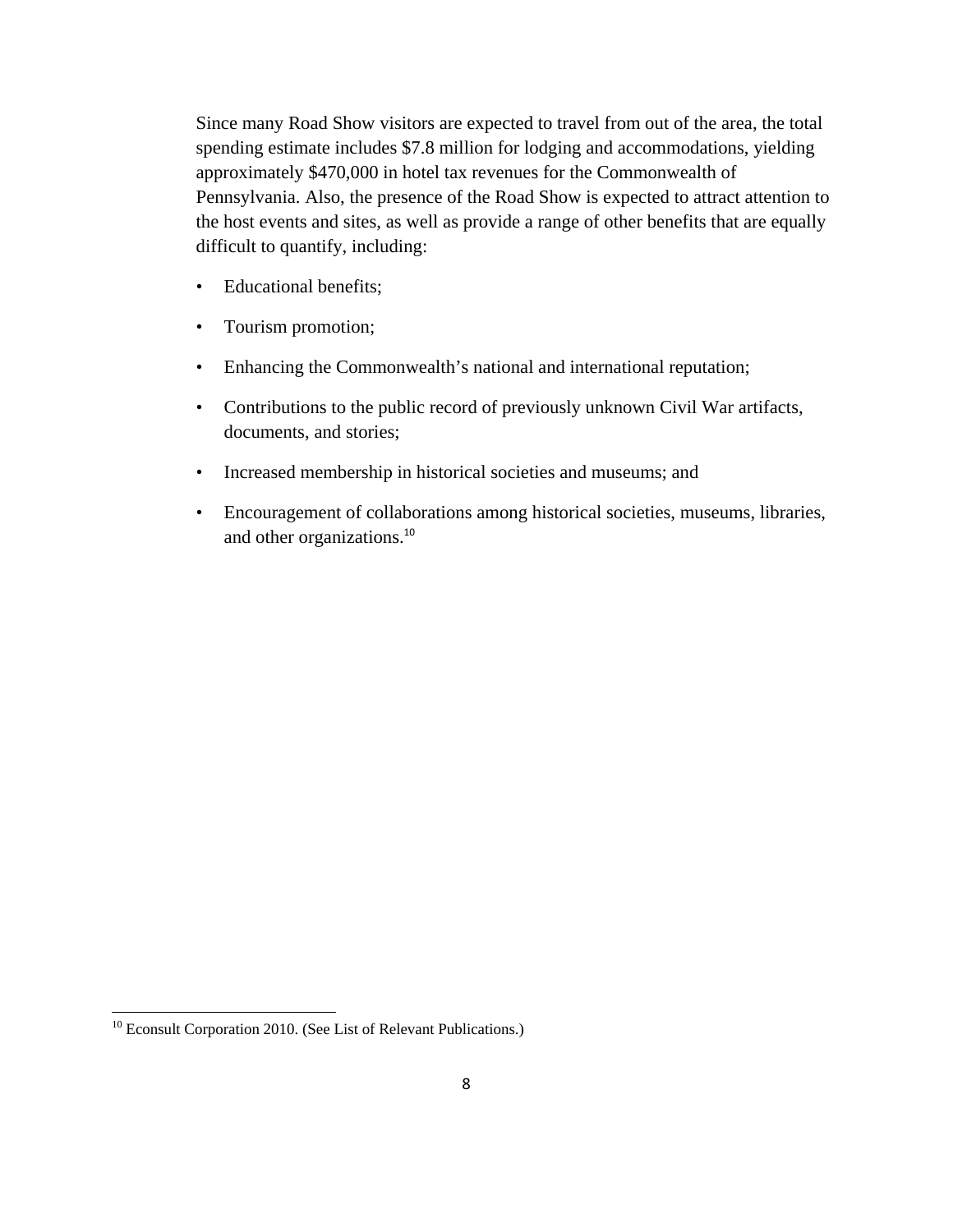#### **3) The sesquicentennial is expected to boost attendance at many Civil War sites during its four-year span (2011-2015).**

An analysis of visitation at 15 National Park Service Civil War sites in the years before, during, and after the Civil War Centennial (1961-1965) suggests that the centennial *may have* prompted increased visitation at Civil War sites. Visitation at two of the 15 sites examined (Appomattox Courthouse National Historical Park and Arlington House/The Robert E. Lee Memorial) rose during the centennial, and returned to pre-centennial levels in the following years. Overall, however, this visitation analysis suggests a broader pattern of increasing visitation at Civil War sites that began during the centennial and was sustained after the centennial's conclusion.<sup>11</sup>

By spring 2012, 30 states had formal commissions or initiatives in place to coordinate and market the commemoration of the Civil War's  $150<sup>th</sup>$  anniversary. The Virginia Sesquicentennial of the American Civil War Commission identified the four-year span as being rich with educational, economic, and tourism opportunities. Tourism promotion professionals in some Civil War-rich areas anticipate significant visitation increases.

Tom Riford, President of the Hagerstown-Washington County (Maryland) Convention and Visitors Bureau noted visitation at Civil War sites in the area had already begun to increase in 2010. "We are already seeing an upward trend in visitation at our historical parks (Antietam National Battlefield, South Mountain State Battlefield, Fort Frederick, and others). Antietam is reporting a nine-percent increase THIS YEAR, and last year was up over the year before.<sup>"12</sup> The battle's 150<sup>th</sup> anniversary will not occur until September 2012.

Each year, the town of Gettysburg, Pennsylvania, attracts three million visitors, about half of whom go to Gettysburg National Military Park. Local tourism authorities expect visitation to grow to as many as 4 million in 2013, the  $150<sup>th</sup>$  anniversary year of the Battle of Gettysburg and President Lincoln's Gettysburg Address. The additional economic impact could top \$100 million $13$ 

 $11$  See Appendix worksheet entitled Centennial NPS Visitation. Proving a causal relationship between the centennial and increased visitation would require further analysis.

<sup>&</sup>lt;sup>12</sup> Personal communication, November 2010.

<sup>&</sup>lt;sup>13</sup> Carl Whitehill, Gettysburg Convention and Visitors Bureau, personal communication, December 2010.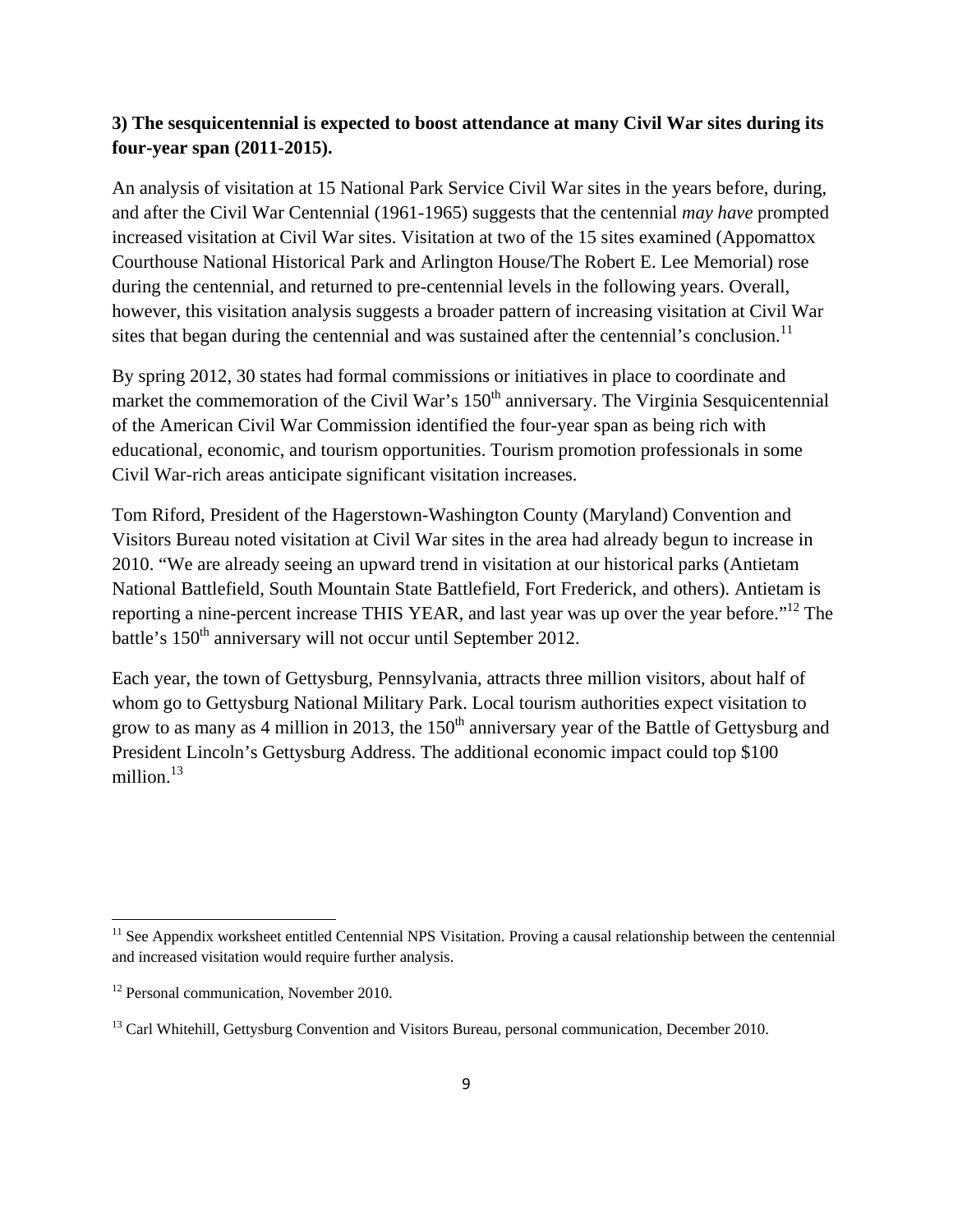#### **4) Civil War travelers are "high value" visitors.**

The Civil War travel market is a big one. According to a 2010 survey, 31 percent of U.S. adults reported significant interest in visiting a Civil War site or trail while traveling on a leisure trip. The potential market is more than  $72.2$  million American adults.<sup>14</sup>

The Civil War Trust's *Blue, Gray, and Green* report concluded that Civil War travelers are "terrific guests." They are energetic, involved, and eager to stay in the area longer than other travelers. They are the kind of "high value" visitor that many travel destinations seek.

- a) A profile of Civil War travelers in Virginia revealed that these travelers stayed in Virginia an average of 1.5 nights longer than the typical tourist. Civil War tourists also spent more money per day and per trip than the average tourist.
	- Daily spending in Virginia for all travelers surveyed averaged \$52. At an average of \$80 per person, per day, Civil War travelers spent 54 percent more.
	- Total spending per trip was also higher for Civil War travelers, who spent more than double what the average tourist spent during his or her Virginia trip (\$374 per Civil War traveler compared to \$158 per "average" tourist).15
- b) As a group, Civil War tourists are better-educated and more affluent than both the general population and other heritage travelers. On average, they:
	- Earn \$66,000 per year (household income);
	- Are well educated, with a high proportion  $(51$  percent) of college graduates.<sup>16</sup>

<sup>&</sup>lt;sup>14</sup> Sheatsley, David, Jason Stienmetz, and Dean Reader (U.S. Travel Association and National Park Service). Civil War Anniversary and Marketing Opportunities. White paper presented at the Marketing Outlook Forum in Las Vegas, NV. October 2010. Survey cited is the 2010 *travelhorizons*TM survey by U.S. Travel Association and Y Partnership.

<sup>&</sup>lt;sup>15</sup> Research Division, Virginia Tourism Corporation 2010 (see List of Relevant Publications).

<sup>&</sup>lt;sup>16</sup> Davidson-Peterson Associates 2006 (see List of Relevant Publications).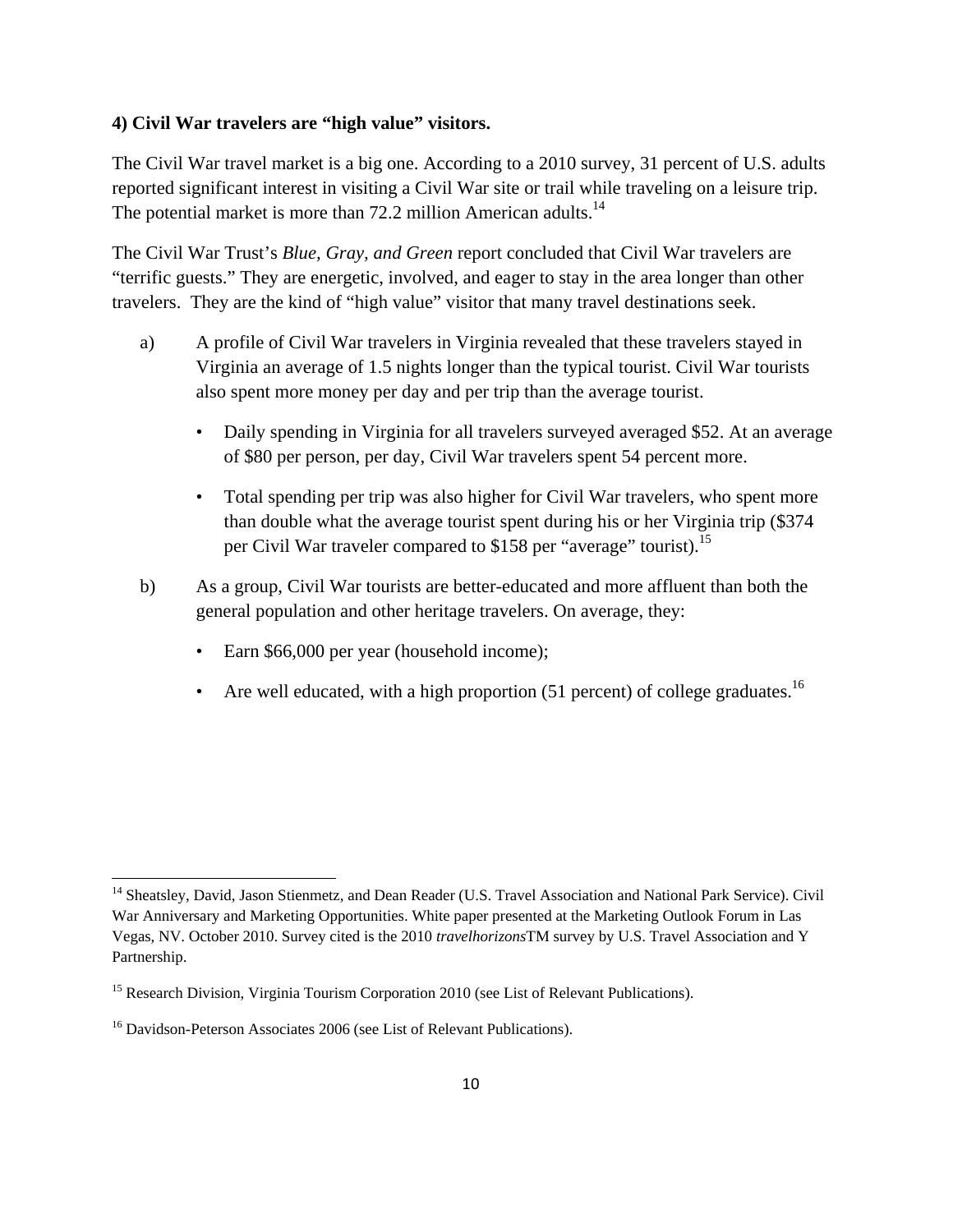### **5) Studies of cultural and heritage tourism and the economic benefits of historic preservation suggest economic values associated with Civil War travel and battlefield preservation as subsets of the broader categories.**

Heritage (or cultural) tourism is a broad category that encompasses Civil War travel, and that has been the subject of more economic analysis than the narrower topic. These analyses provide a context for understanding the importance of the subsets of Civil War travel and Civil War historic preservation.

a) A 2009 report based on an extensive study of the travel and spending patterns of cultural and heritage travelers in the United States found that the 78 percent of domestic leisure travelers who participated in cultural or heritage activities account for 90 percent of the economic impact of domestic tourism. In other words, heritage travelers spend more than travelers who are not so inclined.

Heritage travelers tend to travel more frequently than non-heritage travelers, reporting an average of 5 leisure trips in the past 12 months, compared to 4 trips for nonheritage travelers.

Spending an average of \$994 per trip, more than 118 million heritage travelers contribute more than \$192 billion annually to the U.S. economy.<sup>17</sup>

- b) A 2010 profile of overseas cultural and heritage visitors to the United States reports that 68 percent visited historical places, 41 percent visited cultural heritage sites, and 34 percent visited national parks.<sup>18</sup>
- c) State-level studies echo some of the themes uncovered in this nationwide research:
	- In Pennsylvania, a study of heritage tourism found that heritage travelers made up 12 percent of leisure travelers in 1997, but accounted for a disproportionately large 25 percent of all tourist spending.<sup>19</sup> A 2011 study reports that heritage tourism operating expenditures and visitor spending support significant economic impacts:

  $17$  Mandela Research LLC 2009 (see List of Relevant Documents).

<sup>18</sup> U.S. Department of Commerce 2012 (see List of Relevant Documents)

<sup>&</sup>lt;sup>19</sup> D.K. Shifflet & Associates Ltd. 1999 (see List of Relevant Documents).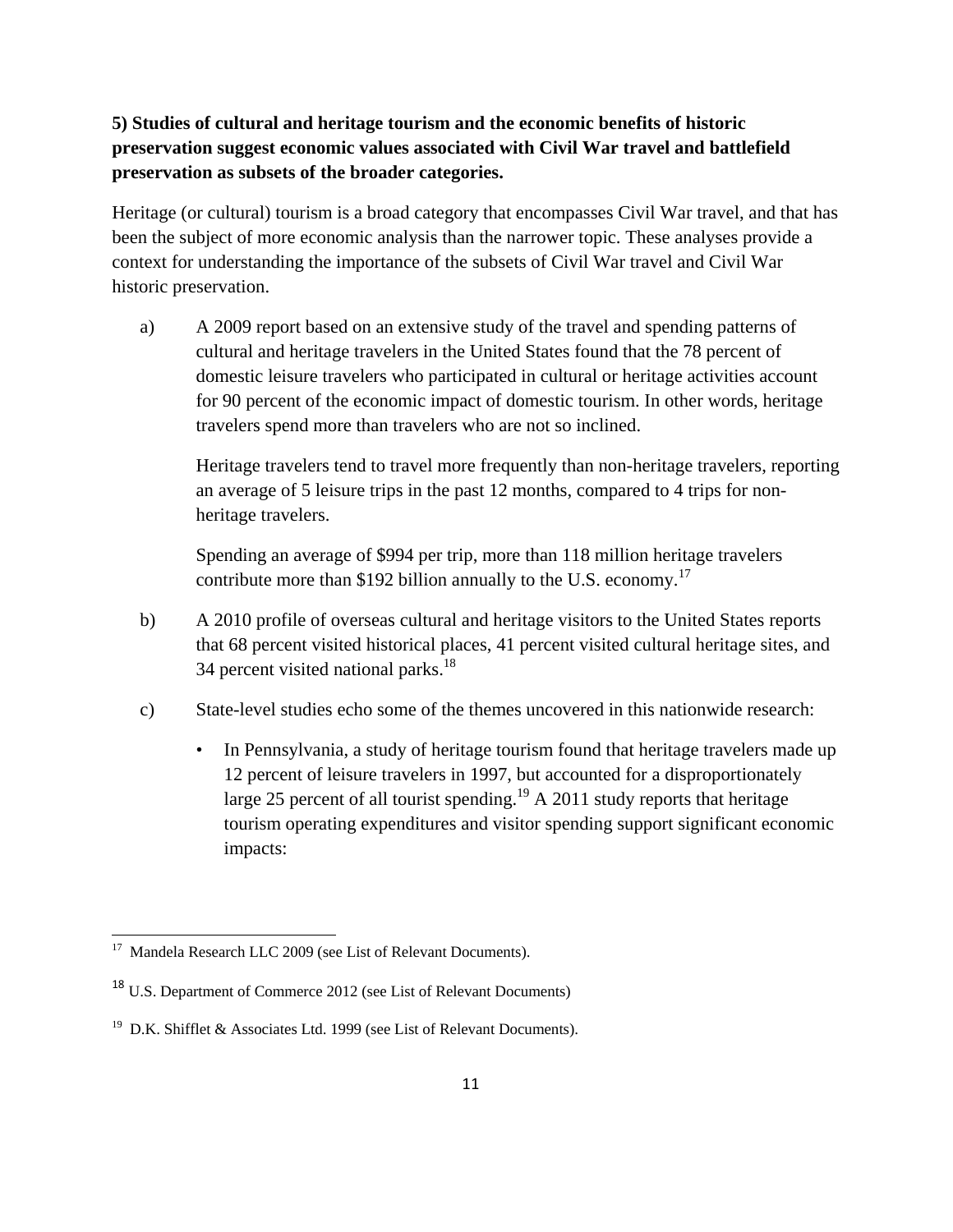| <b>Total Visitor Spending</b>   | \$1.0 billion              |
|---------------------------------|----------------------------|
| <b>Total Expenditures</b>       | \$2.9 billion              |
| <b>Total Employment</b>         | 37,000 Jobs                |
| <b>Total State Tax Revenues</b> | \$90 million <sup>20</sup> |

- In Missouri, a 2005 study found that, while culturally motivated visitors do not spend significantly more time or money per trip in the state, they do visit more frequently than other travelers. On average, Missouri heritage tourists take two more trips per year than the typical visitor, thus spending more money on their travels (an extra \$800 per year for residents and \$1,450 for non-residents).<sup>21</sup>
- In Arkansas, heritage travel accounted for 16 percent of all state tourism in 2004, with heritage tourists spending one-third more per person than other Arkansas travelers. That year, Arkansas heritage travelers spent a total of \$891 million, supporting 21,500 jobs and \$319 million in personal income in the state, and putting  $$74$  million in tax revenues into state and local coffers.<sup>22</sup>

Other studies have focused on the economic benefits of heritage areas and historic preservation, often attempting to quantify return on investment of public funds into historic preservation as an economic development strategy.

a) Maryland's state Heritage Area Program is designed to promote economic activity by protecting historic areas and fostering heritage tourism. A 2003 study found that the investment of \$3.6 million in grants and \$8.9 million in total development costs for Maryland's seven oldest heritage areas has returned \$4.61 on the dollar. The state gained nearly 3,400 jobs and almost \$17 million in state and local tax receipts annually. $^{23}$ 

<sup>&</sup>lt;sup>20</sup> Econsult Corporation 2011. Economic Benefits of Historic Preservation Activities in Pennsylvania (see List of Relevant Documents).

<sup>&</sup>lt;sup>21</sup> TNS Travel & Transport 2005 (see List of Relevant Documents).

<sup>&</sup>lt;sup>22</sup> Arkansas Historic Preservation Program and Center for Urban Policy Research 2004 (see List of Relevant Documents).

 $^{23}$  Heritage Area Preservation and Tourism Program 2003 (see List of Relevant Documents).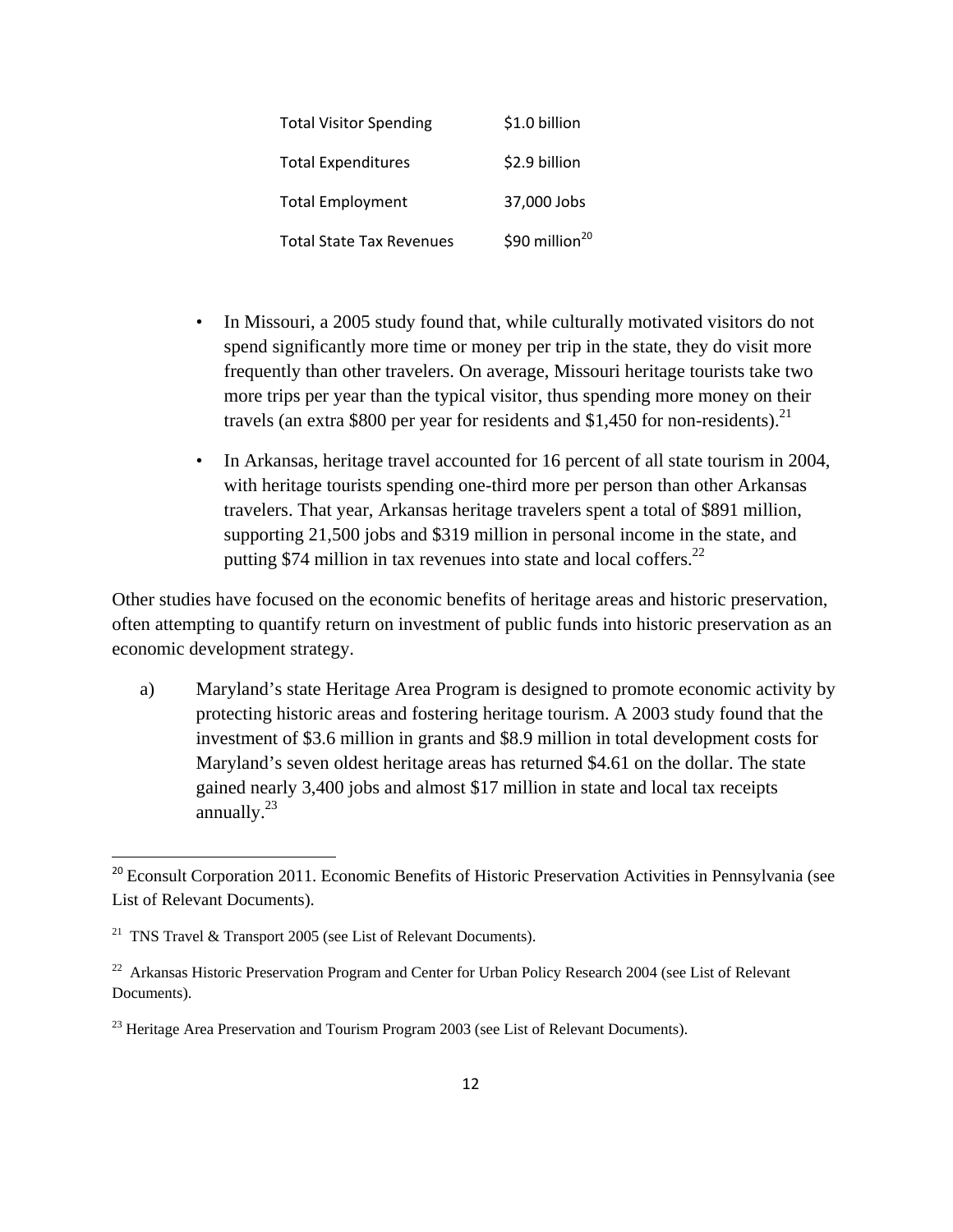- b) A 2004 study of the economic impacts of visitor spending in seven national heritage areas found that 25,000 visitors to these areas spent \$2.5 million locally. This spending supported:
	- $\bullet$  51 jobs;
	- \$780,000 in wages and salaries; and
	- \$1.2 million in value added (including labor income, profits and rents, and indirect business taxes). $^{24}$
- c) A 2008 study analyzed the economic impact of visitation to Pennsylvania's Heritage Tourism Areas. It found that visitors to these areas spent more than \$300 million a year, the majority of which (85%) came from overnight visitors.<sup>25</sup>
- d) Another Pennsylvania study reports that proximity to a designated historic district boosts the value of homes. The 2011 study found that housing prices in Philadelphia increase an average of 1.6 percent for each mile closer to a national historic district, and 0.5 percent for each mile closer to a local historic district.<sup>26</sup>
- e) In West Virginia, historic preservation activities contributed an estimated \$1 million in tax and other revenues for the state government in 1996. During that same year, heritage tourism created 520 jobs and supported \$47 million in total business volume. $27$
- f) In Arkansas, historic preservation activities contribute \$97 million to the state's economy each year, and:
	- Support more than 2,300 jobs in the state;
	- Add \$364 million in personal income; and
	- Generate  $$78$  million in state and local tax revenues.<sup>28</sup>

 $24$  Stynes, D. J. and Y.Y. Sun 2004 (see List of Relevant Documents).

<sup>25</sup> Heritage Pennsylvania 2008 (see List of Relevant Documents).

<sup>26</sup> Econsult Corporation 2011.

<sup>&</sup>lt;sup>27</sup> West Virginia University Bureau of Business and Economic Research 1996 (see List of Relevant Documents).

<sup>&</sup>lt;sup>28</sup> Arkansas Historic Preservation Program and Center for Urban Policy Research 2004.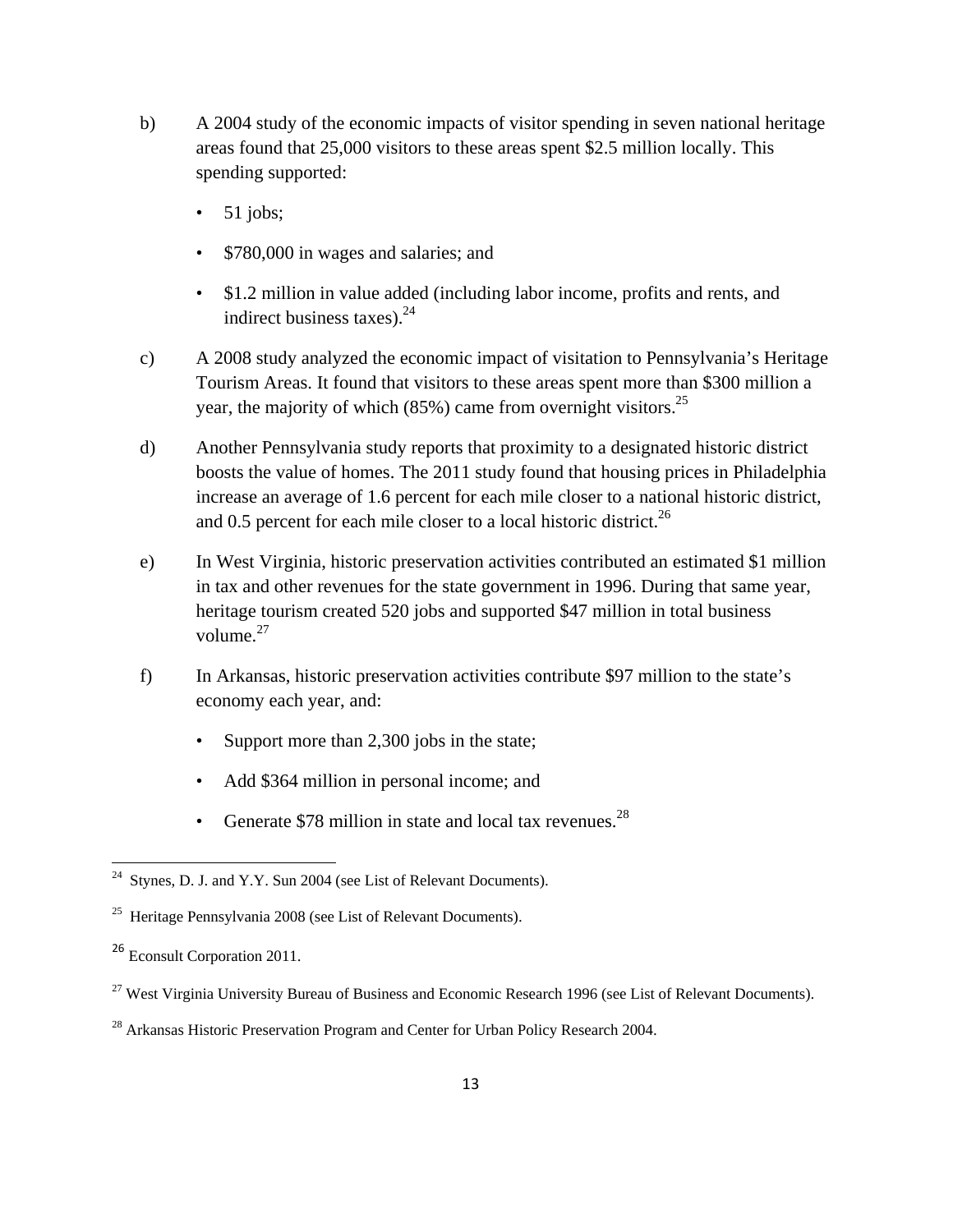#### **V. Explanatory Notes for the Findings**

Following is some background that provides a context for the findings, and for understanding the limitations of available data and analyses.

1) Existing studies that estimate economic impacts related to Civil War battlefields and Civil War tourism are scarce.

With a few notable exceptions, we found few studies that attempted to estimate economic impacts related to the operation of, and tourism at, Civil War sites. (See the "List of Relevant Documents" section below for a brief description of these studies.)

As a group, sites administered by the National Park Service have the most thorough and standardized system for estimating visitation, visitors' expenditures, and economic impacts in nearby communities. At a smaller scale, the Virginia Department of Conservation and Recreation collects visitation data and produces annual economic impact estimates for each of Virginia's state parks, including three Civil War-related parks: High Bridge Trail, Leesylvania, and Sailor's Creek state parks.

While most Civil War sites we contacted track visitation, in general, economic impacts for Civil War sites outside the National Park Service are rarely estimated.

Reliable estimates of economic impact depend upon a variety of factors including accurate visitor counts and proportions of local, non-local, day, and overnight visitation; information about visitor spending; and insight into how money circulates in the area economy.

Many battlefields and Civil War sites are located in rural areas, run by small organizations on tight budgets, and lack the money, expertise, or staff capacity to gather reliable data and perform impact analyses. In our research we found that even the seemingly simplest of these data to collect—visitation numbers—often varied widely where there were estimates provided by different sources.

2) Visitation numbers for the same site, provided by different sources, often varied widely.

For some parks, we were able to find visitation numbers from different data sources. In many cases, these estimates varied significantly.

This frequently occurs because researchers use different approaches to estimating visitation when complete physical counts are not available. Many parks have multiple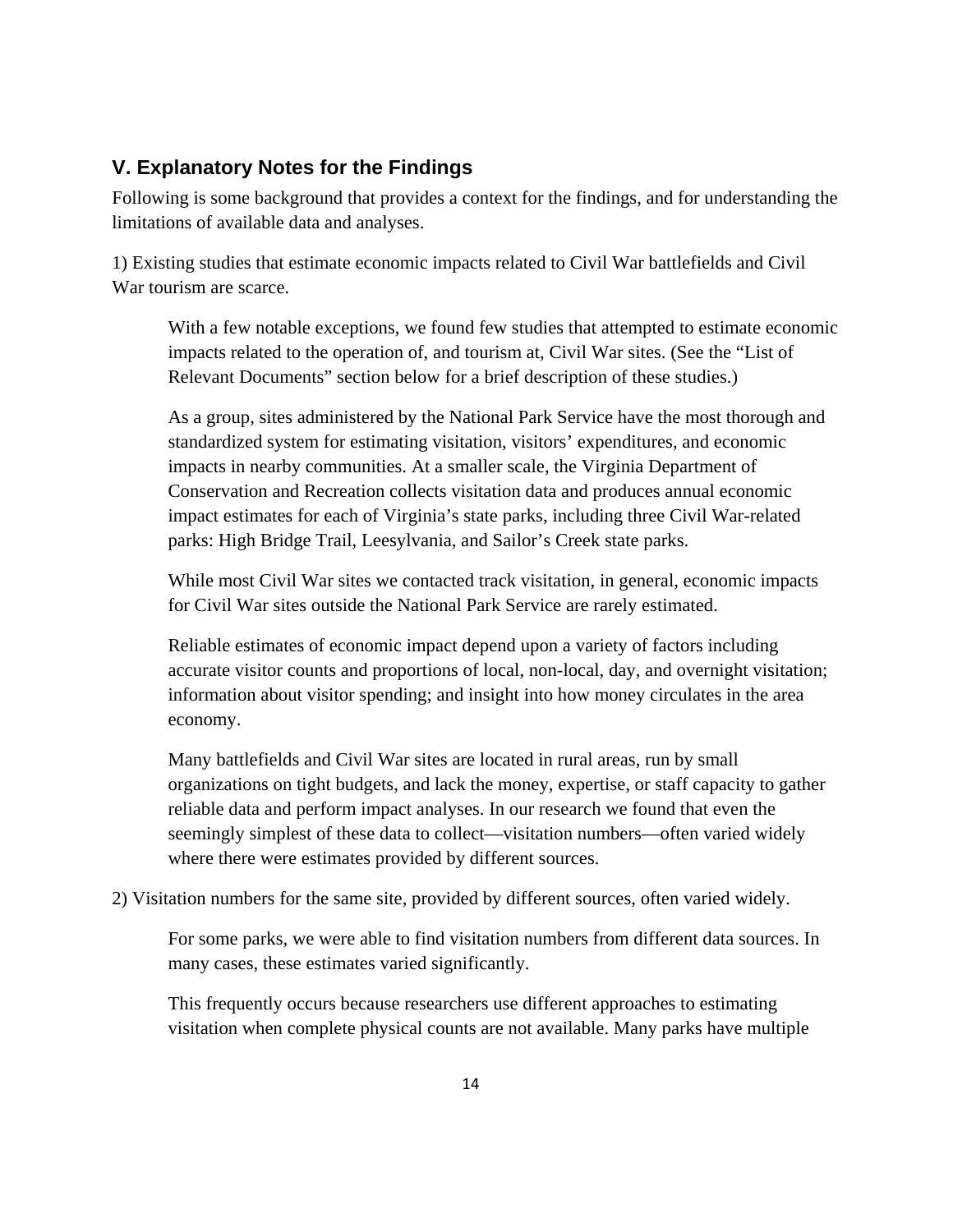entrances or are traversed by highways and roadways, and some keep attendance records only at specific visitor centers or museums and use these figures as the basis for generating overall attendance estimates.

Other sources of variation include differences in methods used to reduce actual visitation counts to adjust for sources of error such as double-counting the same visitors who exit and re-enter a park, or visit different parts of a park during the same visit; and assumptions about visitor party size where counts are primarily taken by counting the number of vehicles that enter.

3) Analyses of economic impacts use different methodology.

Just as different methods are used to estimate visitation, there are various approaches to calculating economic impacts of visitor spending. The NPS MGM2 model is a widely accepted model for estimating economic impact. Yet, even with the amount of effort that has been put into validating the MGM2 model and fine-tuning inputs, the accuracy of its estimates can vary greatly depending upon whether reliable, park-specific visitor and spending data have been collected.

Most economic impact models are built upon some type of "input-output" framework, in which visitor expenditures in different sectors of a local economy (e.g., for meals and lodging, fuel, guide services, or gifts) support further local economic activity. The idea is that local businesses spend the visitor dollars they take in to pay employees, purchase goods, and pay for rent, fuel, taxes, and other expenses. Some proportion of these expenditures is made locally, where the money can then be spent "again" by the businesses and individuals who receive it, and so on down the line.

Methods of estimating economic impact can vary greatly in how they calculate the "multipliers" that reflect how money is spent and re-spent in a local economy. The quality of the impact estimates further relies on accurate visitor counts (including breakdowns of local and non-local visitors, and day-trip and overnight stays); and how precisely visitor spending in the local area is understood.

Given variations among models and the quality of the data on which analyses are based as well as different definitions of key features such as the "local area" in which the impacts are analyzed, or whether "jobs" are expressed as full-time equivalents or as a total of full-time and part-time positions—aggregating or comparing impact estimates from different sources can be tricky.

4) Visitor projections for sesquicentennial events are rare, and estimates of economic impact of sesquicentennial events and increased visitation are rarer still.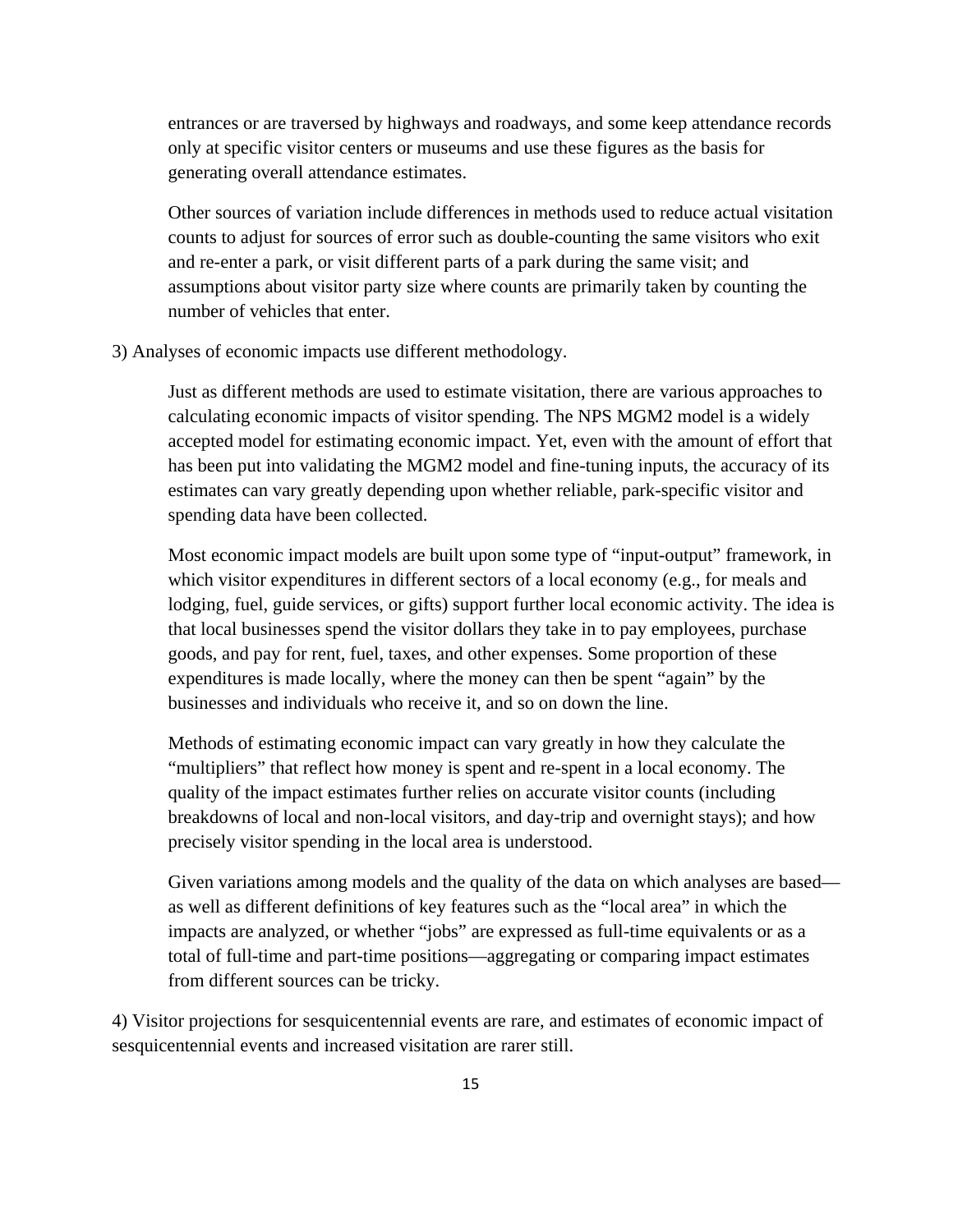Few organizations have projected visitation or attendance for upcoming events commemorating the Civil War sesquicentennial. Again, most small communities and organizations lack the staffing or expertise to formulate these numbers, except informally.

Of the reports, studies, and articles that focus on the potential impact of upcoming Civil War sesquicentennial commemorations and events, few make specific economic impact projections.

5) The economic impacts of cultural heritage tourism and investments in historic preservation and heritage areas have been more thoroughly studied than Civil War tourism, and provide a broader context in which to understand the likely importance of Civil War travelers' impacts.

6) Economic benefits of Civil War sites, beyond those generated by visitor spending, are typically not quantified in existing studies and data sources, but may be treated descriptively by using examples from particular sites or by looking at economic benefits related to broader functions of battlefields (such as open space preservation).

### **VI. List of Relevant Documents**

Following is a list of significant published sources of relevant data and economic impact analysis. Additional information was gathered via telephone and e-mail correspondence.

#### **1) Civil War Tourism Visitation and Impacts**

City of Manassas, Department of Economic Development. Analysis of the City of Manassas Participation in the Sesquicentennial of the Battle of First Manassas, July 21 – 24, 2011. Manassas, VA: City of Manassas. 2011. (www.manassascity.org/.../36/sesquicentennial\_final%2011\_9\_11.pdf)

Davidson-Peterson Associates. Blue, Gray and Green: A Battlefield Benefits Guide for Community Leaders. Washington, DC: Civil War Preservation Trust. 2006. (http://www.civilwar.org/land-preservation/blue-gray-and-green-report.pdf)

Econsult Corporation. Potential Economic and Fiscal Impacts of The Pennsylvania Civil War Road Show. Philadelphia, PA: The Pennsylvania Humanities Council. February 2010.

Journey Through Hallowed Ground. JTHG National Heritage Area Delivers Economic Good News to Local Communities (press release). 2009. (http://www.hallowedground.org/content/view/427/57/)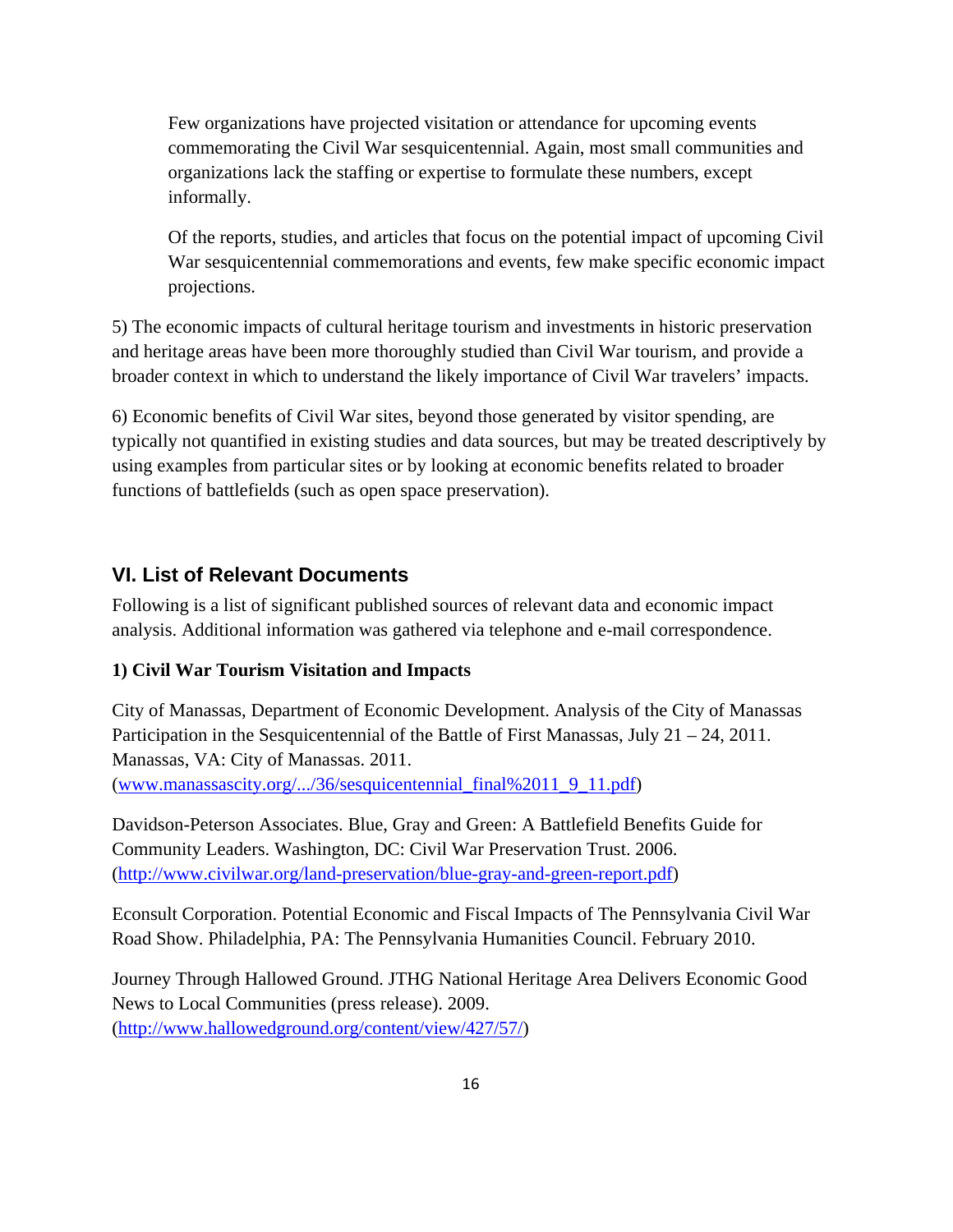Schoolcraft, Lisa R. "Georgia Hopes to Turn Blue and Gray into Green," *Atlanta (GA) Business Chronicle*, 9/20/2010. (http://www.bizjournals.com/atlanta/stories/2010/09/20/story1.html)

Sheatsley, David, Jason Stienmetz, and Dean Reader (U.S. Travel Association and National Park Service). Civil War Anniversary and Marketing Opportunities. White paper presented at the Marketing Outlook Forum in Las Vegas, NV. October 2010.

Stynes, Daniel J. Economic Benefits to Local Communities from National Park Visitation and Payroll, 2010. East Lansing, MI: Department of Community, Agriculture, Recreation and Resource Studies, Michigan State University. 2011. (www.nature.nps.gov/socialscience/docs/NPSSystemEstimates2010.pdf)

Ventura, Brigid and Bing Pan, Ph.D. Tourism Impact of the Sesquicentennial Anniversary Celebration of the Civil War to the State of South Carolina, 2010-1015. Prepared by the Office of Tourism Analysis, College of Charleston. Charleston, SC: Fort Sumter/Fort Moultrie Trust Low Country Sesquicentennial Coordinating Committee. 2009.

Research Division, Virginia Tourism Corporation. FY2008-2009 Profile of Civil War Travel in Virginia. Richmond, VA: Virginia Tourism Corporation 2010.

#### **2) Heritage Tourism and Impacts**

Arkansas Historic Preservation Program and Center for Urban Policy Research, Rutgers University. A Profitable Past: The Economic Impact of Historic Preservation in Arkansas. Little Rock, AR: Department of Arkansas Heritage. 2004. (http://www.arkansaspreservation.com/pdf/publications/AHPecoImpPrn.pdf)

D.K. Shifflet & Associates Ltd. Pennsylvania Heritage Tourism Study. Philadelphia, PA: Pennsylvania Department of Conservation and Natural Resources. 1999. (http://www.dcnr.state.pa.us/recstudy/finalreport.pdf)

Econsult Corporation. Economic Benefits of Historic Preservation Activities in Pennsylvania. Harrisburg, PA: Pennsylvania Historical and Museum Commission, and Preservation Philadelphia, 2011.

(http://www.portal.state.pa.us/portal/server.pt/community/historic\_preservation/3741)

Heritage Area Preservation and Tourism Program. Investing in Our Communities: Maryland's Heritage Areas Program. Crownsville, MD: Maryland Department of Housing and Commercial Development. 2003.

(http://mht.maryland.gov/documents/PDF/MHAA\_EconomicImpact\_2003.pdf)